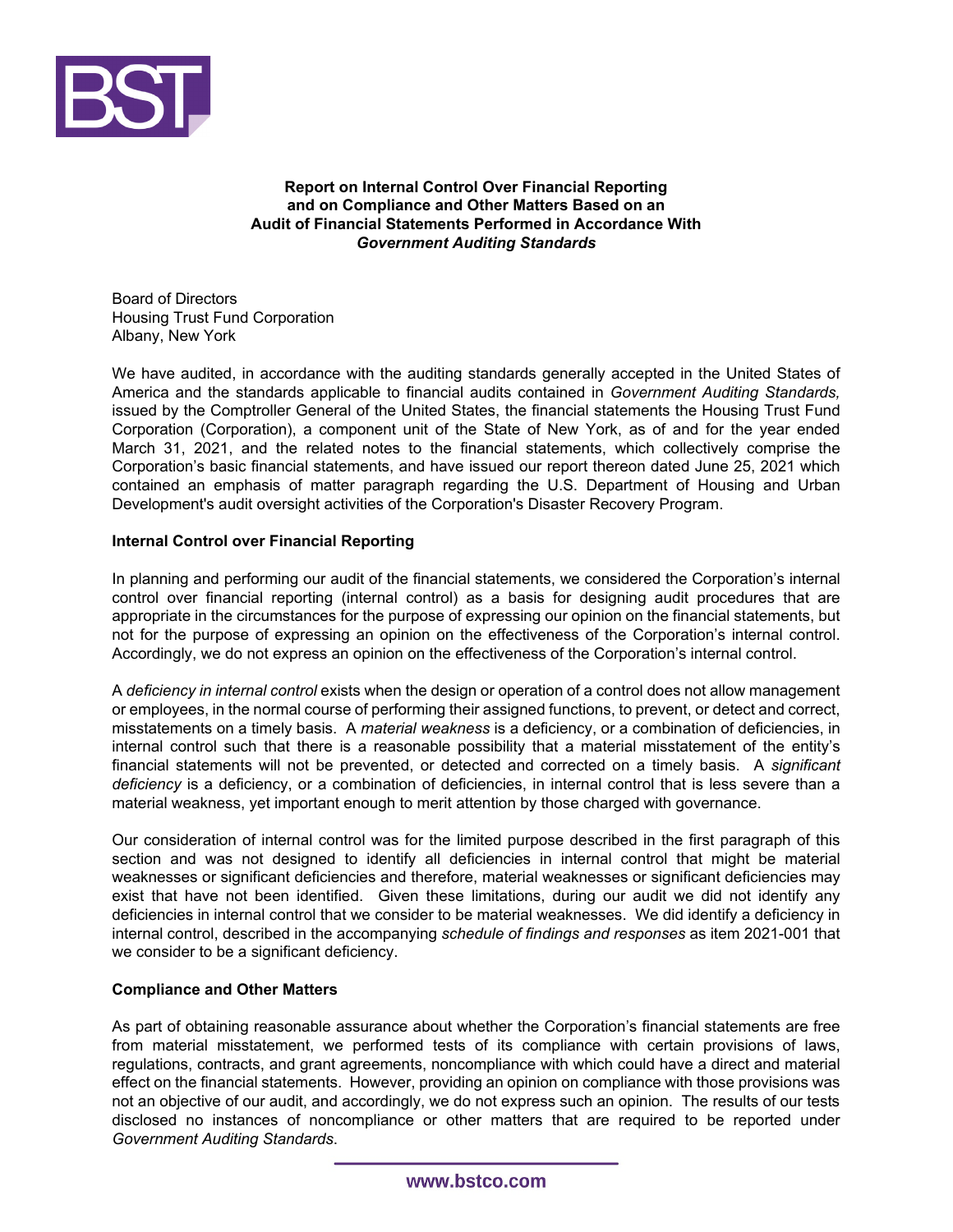Board of Directors Housing Trust Fund Corporation Page 2

# **Corporation's Response to Finding**

The Corporation's response to the finding identified in our audit is described in the accompanying, *Schedule of Findings and Responses*. The Corporation's response was not subjected to the auditing procedures applied in the audit of the financial statements and, accordingly, we express no opinion on it.

# **Purpose of this Report**

The purpose of this report is solely to describe the scope of our testing of internal control and compliance and the results of that testing, and not to provide an opinion on the effectiveness of the entity's internal control or on compliance. This report is an integral part of an audit performed in accordance with *Government Auditing Standards* in considering the entity's internal control and compliance. Accordingly, this communication is not suitable for any other purpose.

 $BST$ + $Co.CPHs, LLP$ 

Albany, New York June 25, 2021